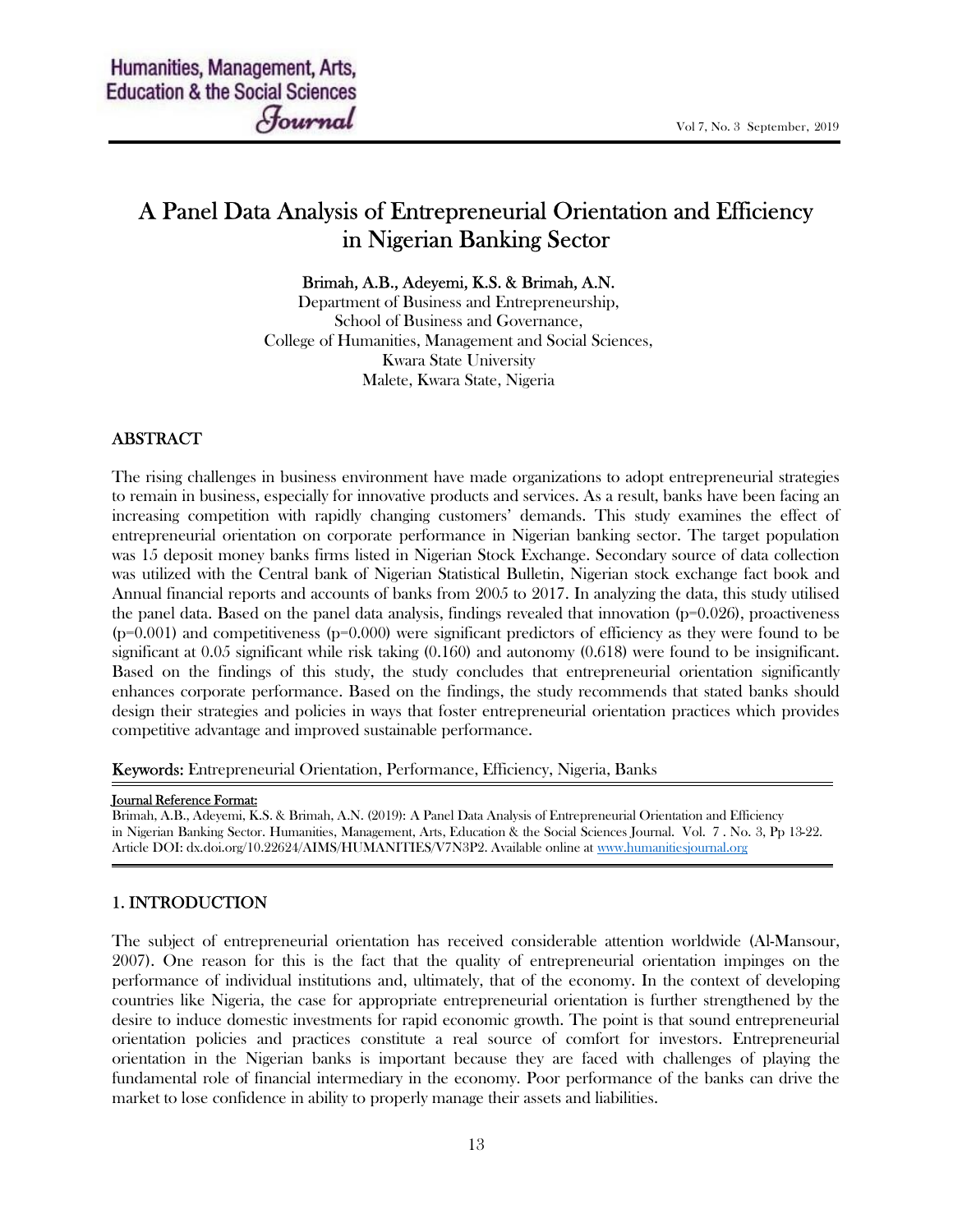Consequently, the Central Bank of Nigeria (CBN) provided Six Hundred and Twenty Billion Naira in 2009 to support about eight deposit money banks and prevent them from imminent collapse. It also established the Asset Management Company of Nigeria (AMCON) to buy the toxic Assets of these banks. The main reason for this quick intervention by CBN is that the financial sector plays a vital role of lubricating the economy (Nwakama, Okereke & Arewa, 2011). In his address at the special meeting of the  $25^{\circ}$  Bankers' Committee held on 6th July, 2004, the CBN Governor stated that there were several instances where board members and management staff failed to uphold and promote the basic pillars of sound entrepreneurial orientation because they were pre-occupied with the attainment of narrowly defined interests. The symptoms of this included high turnover in the board and management staff, inaccurate reporting and noncompliance with regulatory requirements (Soludo, 2004).

In view of the importance of effective entrepreneurial orientation, the CBN came up with various entrepreneurial orientation policies to protect the depositors and investors' hard-earned investment from shenanigans of management staff/directors of banks. These entrepreneurial orientation policies are N25billion recapitalisation reform (higher risk taking), banks having at least a branch in every capital of the 36 states (innovation/expansion) and introduction of "Code of Corporate Governance for Banks". The Code proposes that the business of a bank should be managed under the direction of a board of directors, who delegate to the Chief Executive Officer (CEO) and other management staff, the day to day operations of the bank. The Code also recommends that the board ensures the appointment of a qualified person as the CEO and other management staff. The directors, with their wealth of experience, are expected to provide leadership and direct the operations of the business with high sense of integrity, commitment to the firm, its business plans and long-term shareholder value. In addition, the board provides other oversight functions.

Most studies used primary data to examine the impact of entrepreneurial orientation on corporate performance. Traditionally, the corporate performance is measured and proxied by the corporate profitability (Return on Assets and Return on Equity). Since banking industry is a service industry, its efficiency is a very important factor for its competitive positioning and long term sustainability of the bank. Thus, this study examines the performance of banks from efficiency perspectives due to the following reasons. Firstly, according to Kimball (1998), return on assets does not take into consideration the importance of the opportunity cost while the return on equity may not be the best measure since banks can leverage the capital as debt and equity, making the comparison of equity values across banks difficult (Denizer, 1997). Secondly, the objective of financial liberalisation is to increase the efficiency of commercial banks by creating a flexible and competitive financial sector in which banks have more control over their own resource utilisation, and by increasing the banks' integration with the rest of the world (United Nations, 2005).

Entrepreneurial orientation is taken to represent the process of pursuing and seizing opportunity along defined dimensions. Naldi, Nordqvist, Sjőberg and Wiklund (2007) argue that many EO studies use a onedimensional summated construct rather than a multidimensional one and that the findings suggest that EO may better be viewed as a multidimensional measure where the impact of the dimensions may vary across different organisational context. Arising from the above, this study examined the role of entrepreneurial orientation in enhancing efficiency in the Nigerian banking sector.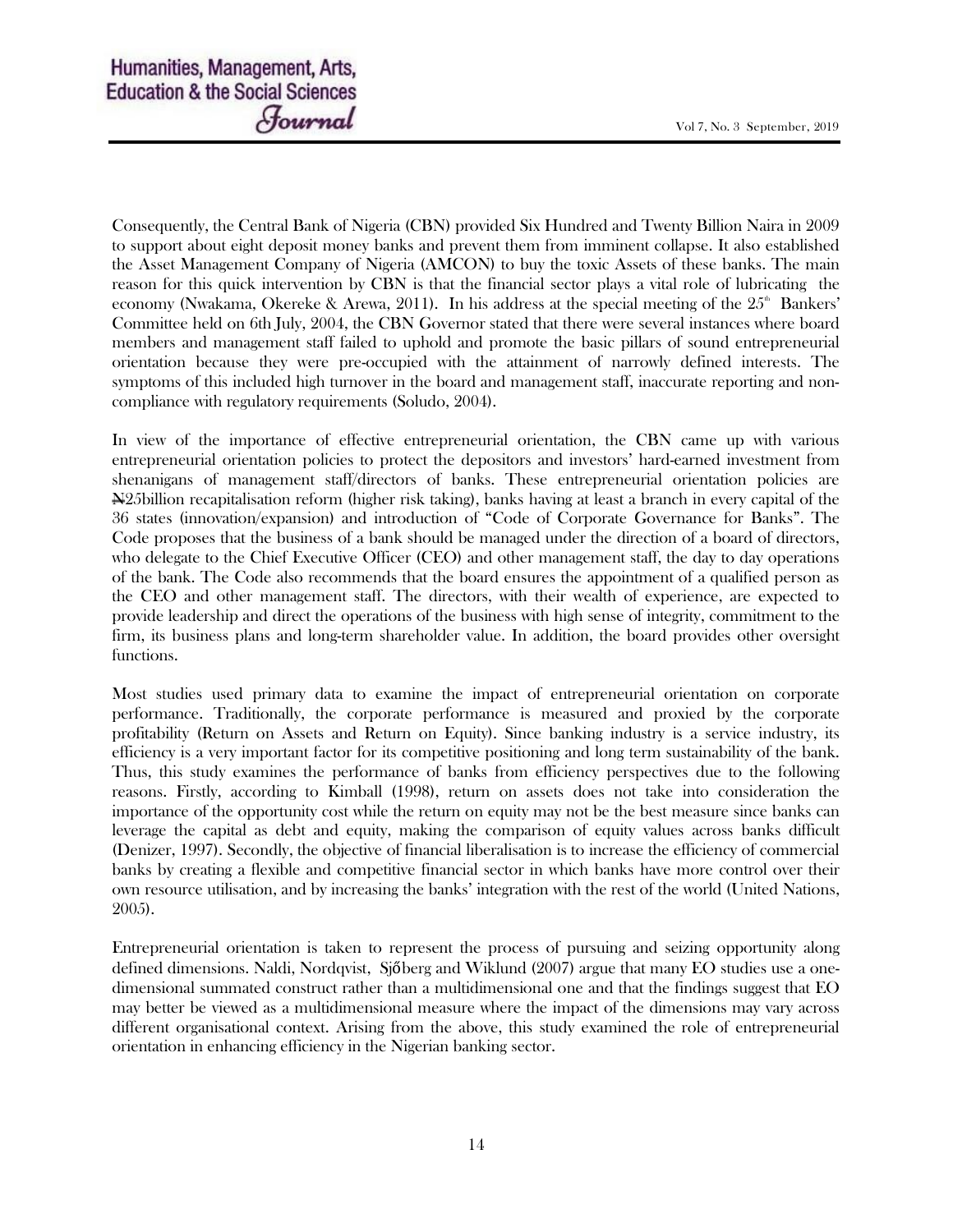### 2. LITERATURE REVIEW

### 2.1 Conceptual Review Entrepreneurship

There seems to be lack of consensus on the definition and meaning of entrepreneurship. This makes it imperative for researchers to provide a clear statement on the meaning of entrepreneurship. The concept of entrepreneurship has a complex tradition within economic theory and any attempt to formulate a succinct definition will inevitably exclude a valuable element of this history (Bygrave & Hofer, 1991). The concept of entrepreneurship therefore lacks a common definition. Different authors, institutions and agencies define entrepreneurship differently based on the circumstances and fundamental issues of that moment. Shapero and Sokol (1982) defined it as a type of behavior, which encompasses initiative taking, organisation of economic mechanisms to turn resources and situations into practical account and acceptance of risks of failure (Kuratko, 2009).

Kuratko (2009) summarises the definitions given by Schumpeter, Shapero and Ronstadt by defining entrepreneurship as a dynamic process of change, vision and creation, which requires an application of passion and energy for the purpose of creating and implementing new ideas and creative solutions. Murray (1938) and McClelland (1961) defined entrepreneurship from the concept of "achievement of needs. Entrepreneurship has become one of the most important drivers of the global economy, as it creates new jobs and it sparks innovation (Laukkanen, 2000; Lazear, 2000; Acs & Audretsch, 2010). Entrepreneurship is a process that involves a willingness to rejuvenate market offerings, innovate, risks taking, trying out of new and uncertain products, services, and markets and being more proactive than competitors towards exploring new business opportunities (Covin & Slevin, 1991; Wiklund & Shepherd, 2005).

It attracts both men and women who are interested in profitable inter-industrial relationship. To ensure adequate development and competitiveness in entrepreneurship, considerable research has examined the participation of both male and female in venturing in business activities, particularly those reported to have personal dreams of entrepreneurship. This category has rapidly joined hands together to achieve success in business and enterprise development (Gelin, 2005).

Entrepreneurship is a process of doing something new and/or something different for the purpose of creating wealth for individuals or adding value to the society (Kao, 1993). Entrepreneurship is the manifest ability and willingness of individuals, on their own, in teams, within and outside existing organisations, perceive and create new economic opportunities (new products, new production methods, new organisational schemes and new product- market combinations) and to introduce their ideas in the market, in the face of uncertainty and other obstacles, by making decisions on location, form and the use of resources and institutions.

Otokiti (1987) looked at entrepreneurship in the form of the determinant for development and creation of wealth in a newly industrial country, or analysis that shows education, family background, capital outlay, level of previous experience and level of exposure that are significantly associated with human development. Bygrave and Hofer (1991) defined entrepreneurship as "a process of creating a new organisation and to pursue it". According to them, the process of entrepreneurship involves all functions, activities and actions associated with perceiving opportunities and creation of organisations to pursue them.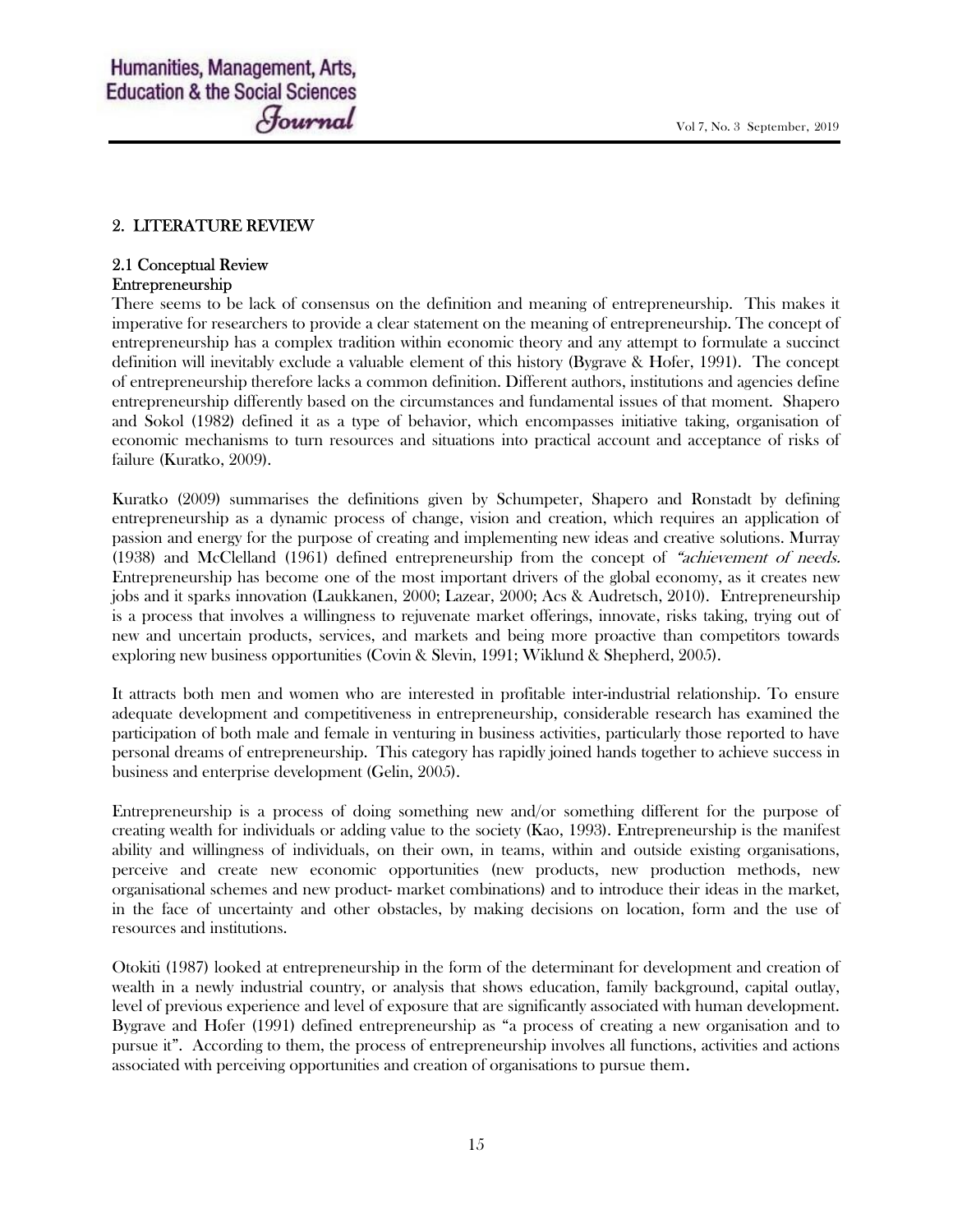Parboteeah (2000) defined entrepreneurship or the function of entrepreneurs as "to reform or revolutionise the pattern of production by exploiting an invention or more generally, an untried technological possibility for producing a new commodity or producing an old one in a new way, by opening up a new source of supply of materials or a new outlet for products by reorganising an industry and so on." Dollinger (2003) in support of entrepreneurship as organisational creation affirms that "it is the creation of an innovative economic organisation (network of organisations for the purpose of gain or growth under conditions of risks and uncertainty)". In support of these definitions, Ige (2007) concluded that entrepreneurship is a predisposition towards the establishment and operation of business ventures by any one or group or persons, including government for the sake of making profit or social surplus in order to accumulate wealth. A review of the all the definitions above shows clearly that entrepreneurship emphasises identifying opportunities in the marketplace and developing offerings that exceed the expectations of the market while also ensuring that profit is maximized.

### Entrepreneurial Orientation Dimensions

Entrepreneurship is taken to be characterised by certain processes or characteristics related to the pursuit of opportunity, associated with individuals or enterprises: an entrepreneurial orientation (Lumpkin and Dess, 2001). The importance and influence of Entrepreneurial Orientation (EO) on the behavior of enterprises, their results and effectiveness, is one of fundamental areas of interest of scientists, as well as single- and multi-dimensionality of this concept (Campos, Acuna, Parra & Valenzuela 2013). Other constructs, such as entrepreneurial intentions, activities and opportunities seem to be derivatives of entrepreneurial orientation, without which none of these elements could appear in this area of studies (Campos, 2013). From a practical point of view, entrepreneurial orientation, entrepreneurial intentions and opportunities offered by entrepreneurship, have becomes an effective alternative to unemployment and social exclusion in the advanced and emerging markets. According to Miller (1983) an entrepreneurial firm is one that engages in product market innovation, undertakes somewhat risky ventures, and is first to come up with proactive innovations, beating competitors to the punch. On their part, Covin and Slevin (1989) contrast firms operating in hostile competitive environments, characterized by intense rivalry among firms with firms that operate in more benign competitive settings and reported that the former tended to adopt innovations with greater frequency than the latter.

According to Miller (1983) an organization has an EO when it is simultaneously risk taking, innovative and proactive. Covin and Slevin (1988) further refined Miller's definition by stating that, "the entrepreneurial orientation of a firm is demonstrated by the extent to which the top managers are inclined to take businessrelated risks (the risk-taking dimension), to favour change and innovation in order to obtain a competitive advantage for their firm (the innovation dimension), and to compete aggressively with other firms (the proactiveness dimension) (Miller, 1983)." Entrepreneurial firm is a firm that involves in product sort of innovation, always undertake risky types of ventures, and always the foremost to come up with hands-on and proactive innovation, defeat and beat competitors to a punch (Miller, 1983). This idea influenced and shaped the subsequent studies on EO (Covin & Slevin, 1989), and these three dimensional conceptualization of EO are generally accepted in the literature.

Many authors have adopted EO definitions similar to that of Miller (1983) and Covin and Slevin (1989, 1990), but others have made changes that alter the meaning of the construct. Lumpkin and Dess (1996) have extended the construct by including two dimensions. The EO construct consists therefore of the dimensions innovativeness, risk taking, proactiveness, competitive aggressiveness and autonomy. Further, Lumpkin and Dess (1996) have extended the domain by suggesting that "an EO refers to the processes,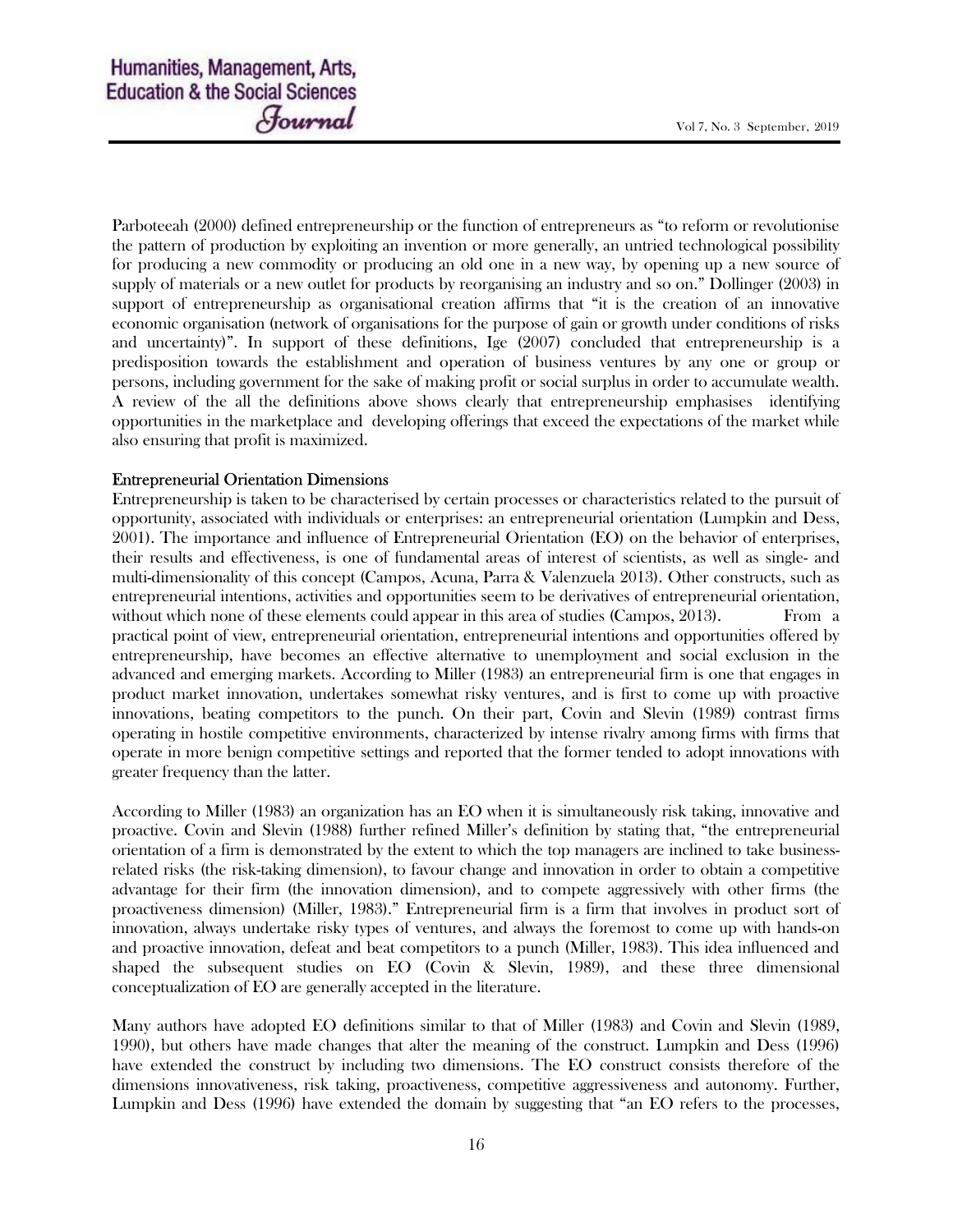practices and decision-making activities that lead to new-entry".

According to Lumpkin and Dess (1996) "competitive aggressiveness refers to a firm's propensity to directly and intensely challenge its competitors to achieve entry or improve position, that is, to outperform industry rivals in the market-place." Autonomy refers to the extent to which individuals or team enjoy freedom and able to perusue market opportunities from the initial idea to completion (Lumpkin and Dess, 1996; Lumpkin and Dess, 2001). Entrepreneurial orientation is a culture of innovativeness, proactiveness, risktaking, competitive aggressiveness and autonomy (Lumpkin and Dess, 1996).

### 2.2 Theoretical Framework - Dynamic Capabilities Theory

Dynamic capability philosophy draws on Schumpeterian reasoning, which sees dynamic capability as another rent-creating mechanism based on the competences of organizations (Schumpeter, 1950). Eisenhardt and Martin (2000) defined dynamic capabilities as 'a set of specific and identifiable processes' that are 'idiosyncratic' in details and somehow 'dependent' in their emergence. Dynamic capabilities of firms may account for the emergence of differential firm performance within an industry (Zott, 2000). Dynamic capability is about organizational competitive survival rather resource based view's achievement of sustainable competitive advantage. Dynamic capability theory explains the capacity of an organization to purposefully create, extend or modify its resource base which refers to the choice of strategy an organization adopts to achieve its goals.

Zott (2000) synthesizing insights from both strategic and organizational theory, found performance relevant attributes of dynamic capabilities such as innovativeness of products to be the timing of dynamic capability deployment and learning to deploy dynamic capabilities. To compete in conditions of rapid innovation and global competition, firms cannot rely on traditional sources of advantage such as industry structures and strategic positions (scale economies, vertical integration, and product differentiation); baseline capabilities in product development, manufacturing, or marketing; or the efficiencies of learned routines and standard operating procedures. Only by building a super-capability for change itself the capacity to sense, seize, and shape new market opportunities could firms thrive in the market volatility and technological dynamism so prevalent in twenty-first-century global competition. Dynamic capabilities can be distinguished from operational capabilities, which pertain to the current operations of an organisation. Dynamic capabilities, by contrast, refer to "the capacity of an organisation to purposefully create, extend, or modify its resource base (Helfat & Peteraf, 2007).

The basic assumption of the dynamic capabilities framework is that core competencies should be used to modify short-term competitive positions that can be used to build longer-term competitive advantage. Teece, Pisano and Shuen (1997) define dynamic capabilities as 'the ability to integrate, build, and reconfigure internal and external competencies to address rapidly-changing environments'. From an analytical perspective, dynamic capabilities can be disaggregated into three classes namely sensing capability, seizing capability and reconfiguring capability (Teece, 2009). Teece (2007) refers to successful implementation of these three stages as developing "corporate agility". Teece (2012) understanding and position of dynamic capabilities essentially says that what matters for business is corporate agility; the capacity to sense and shape opportunities and threats, seize opportunities and maintain competitiveness through enhancing, combining, protecting, and, when necessary, reconfiguring the business enterprise's intangible and tangible assets.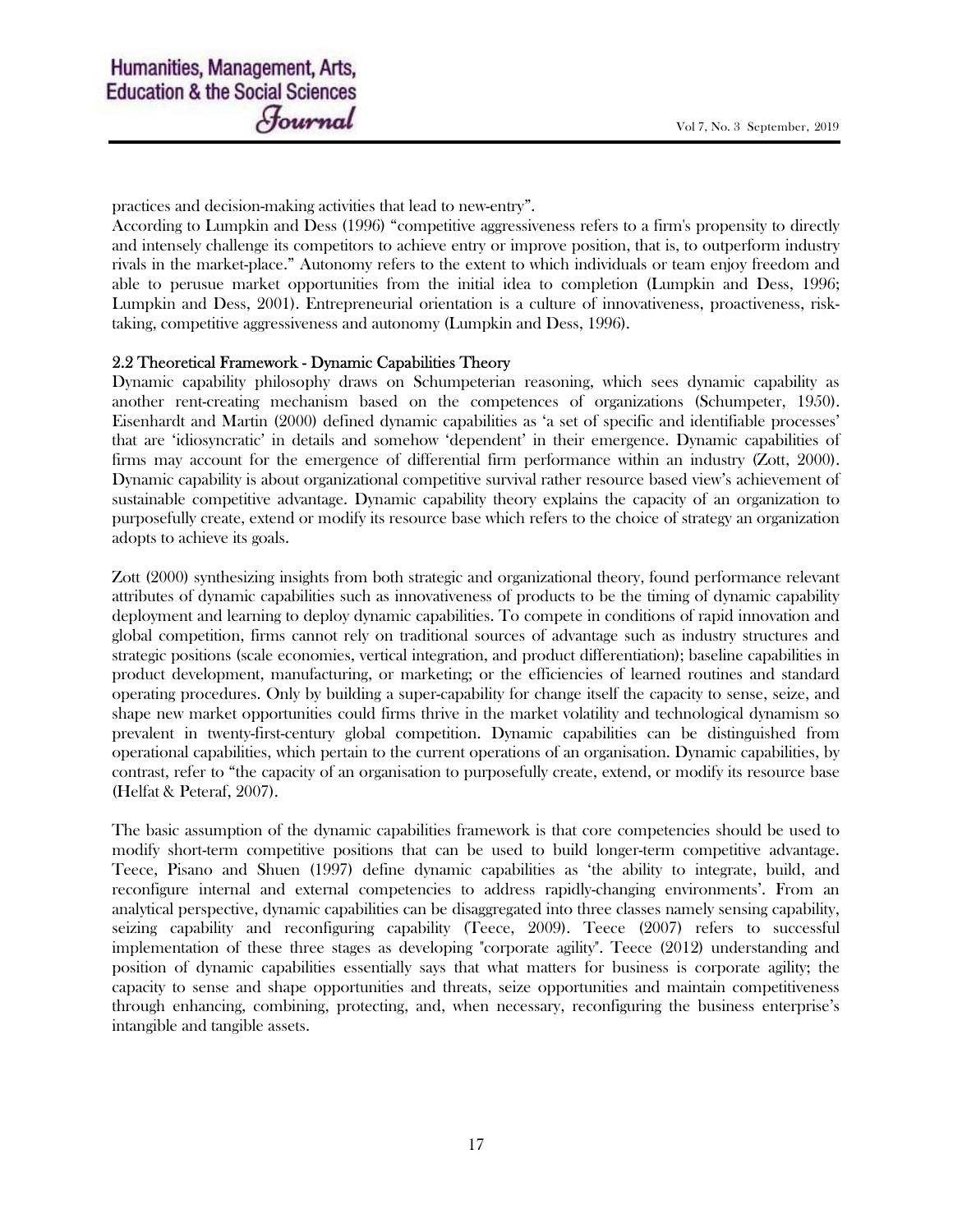### 2.3 Empirical Review

The concept of entrepreneurial orientation, regardless of its type and size, has always been important, and over a hundred researches have been conducted on the subject. The results of these studies have widely proved the impact of entrepreneurial orientation on performance improvement (Dada & Watson, 2013). Nwekpa, Chukwuemeka and Ezezue (2017) did a study on entrepreneurial orientation and business performance amongst micro businesses in Nigeria. The study specifically examined whether EO significantly predicts increase in sales, assets and employees' satisfactions of micro businesses. The approach adopted for the study was exploratory, where by a survey was done on a total of 273 micro businesses from four different sectors; Retail; ICT manufacturing and artisans. The data gathered therefrom were analysed using the Pearson's Product Moment Correlation analysis. This study confirms the universal empirical evidence that EO has positive and significant relationships with business performance. The study also suggested that EO amongst micro businesses will lead to increase in sales, increase in assets and as well as increase in employees' satisfaction of micro businesses. Given the research design adopted by the study, and as well as the scope covered by the study, the findings from this study may lack generalization.

Zaid (2015) did a research which sought to investigate The Relationships between Market Orientation, Knowledge Management and Entrepreneurial Orientation on the Performance of Nigerian Small and Medium Enterprises (SMEs), with the moderating and mediating effects of business environment and organisational culture . Based on a theoretical consideration, a model was proposed to examine these relationships. A cross- sectional survey design was adopted and the unit of analysis was the organisation, which is SME performance in Nigeria and the owners managers of SMEs were the respondents. The study employed systematic random sampling technique in data collection, with a sample size of 640 SMEs. A combination of descriptive and inferential statistics was used to analyze the data collected, using Statistical Package for Social Science (SPSS) for window version 20.

Hence, both multiple regression and hierarchical regression analysis were used. The findings of this study report that knowledge management and entrepreneurial orientation have direct significant positive relationship with firm performance, while market orientation was not found to be a predictor of SME performance in Nigeria. The result of hierarchical regression (moderation test) established that business environment was not found to moderate the relationships between market orientation, knowledge management, entrepreneurial orientation and firm performance. The findings of mediation test indicated that organisational culture partially mediated the relationships between knowledge management, entrepreneurial orientation and firm performance.

Hussain, Khan and Ali (2015) conducted a study on The Impacts of Entrepreneurial Orientation on Organizational Performance: Study of Pakistani SMEs. The study investigates the role of entrepreneurial orientation on firm performance. This study used survey data from a random sample of 213 small and medium sized enterprises (SMEs) located in Sialkot region, Province of Punjab Pakistan. The findings support the hypothesis that entrepreneurial orientation associates with firm performance. Yassin and Abdel (2014) carried out a research on Entrepreneurial Orientation and Performance of Women who owned and Managed Micro and Small Enterprises in Somalia. The main aim of this study is to examine the role of entrepreneurial orientation on performance of women who owned and managed enterprises in Somalia. Specifically, the study investigated the effect of 1) innovation, 2) risk taking; and 3) Pro-activeness of entrepreneur orientation on business performance. By using purposive sampling, 200 women who owned companies in Somalia participated in the study.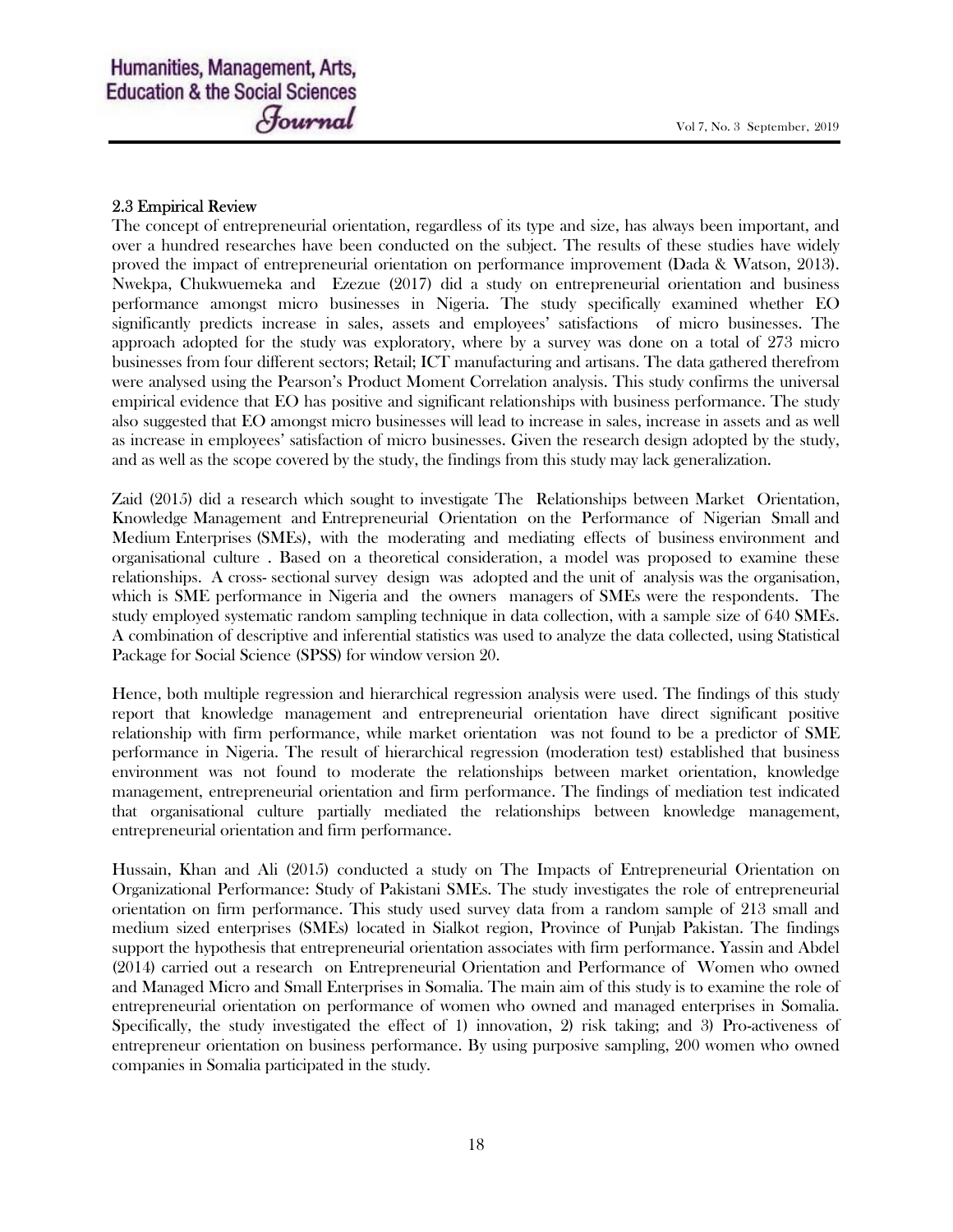The findings indicate that innovation ( $\beta$ = .362, t=4.697, p<.001) and risk taking ( $\beta$ =.214, t=2.894, p=.004) were found to have statistically significant and positive effect on firm performance, whereas Pro-activeness has no influence on firm performance  $(\beta = .045, t=.576, p=.565)$ .

## 3. METHODOLOGY

This study adopted the panel approach of research design. The study population comprised of fifteen (15) deposit money banks quoted on the Nigerian stock Exchange (NSE) within the period 2005-2017. Miaoulis and Michener (1976) suggested the use of the entire population for sample size if the population was small, i.e. using a census for a small population. Thus, a census study that comprises of fifteen (15) deposit money banks namely Access Bank PLC, Diamond Bank PLC, Eco Bank Nig. PLC, Fidelity Bank PLC, First City Monumental Bank PLC, First Bank of Nigeria PLC, and Guaranty Trust Bank PLC, Skye Bank PLC, Stanbic-IBTC Bank PLC, Sterling Bank PLC, Union Bank PLC, United Bank for Africa PLC, Unity Bank PLC, Wema Bank PLC and Zenith Bank PLC. Secondary data collection was used based on the nature of the study utilising historical data across 15 deposit money banks. The study employed panel data analysis. In general, panel data estimation in the study employed three different methods: The Common Constant Method, The Fixed Effects Method and The Random Effects Method

### Model Specification:

Efficiency<sub>it</sub> =  $\beta_0 + \beta_1$ risktakin<sub>it</sub> +  $\beta_2$ autonomy<sub>it</sub> +  $\beta_3$ innovative<sub>it</sub> +  $\beta_4$ proactive<sub>it</sub> +  $\beta$ <sub>5</sub> competitive<sub>it</sub> +  $\varepsilon$ <sub>it</sub>... ...... (Equation 1)

Where,

Efficiency = measured by the ratio of non-performing loans (NPL)

Risk taking is measured by logarithm of capital

Autonomy is measured by 1 (if there is separate management/board autonomy) and 0 ( if there is combined management/board autonomy)

Innovativeness is measured by logarithm of numbers branch

Proactiveness is measured by logarithm of turnover

Competitiveness is measured by logarithm of age of firm

ε = error term

i = represents individual bank

 $t =$  time dimension of the variables

 $β0 =$  intercept coefficient

β<sub>1</sub>, β<sub>2</sub>, β<sub>3</sub>, β<sub>3</sub>, β<sub>5</sub> are parameter estimates and the model apriori expectations are that  $β$ **i** $\geq 0$   $\forall$ **i**=1, 2,3,4,5

The above denotes that a positive relationship is expected between efficiency and the independent variables of risk taking, autonomy, innovativeness, proactiveness, competitiveness, size, structure and leverage.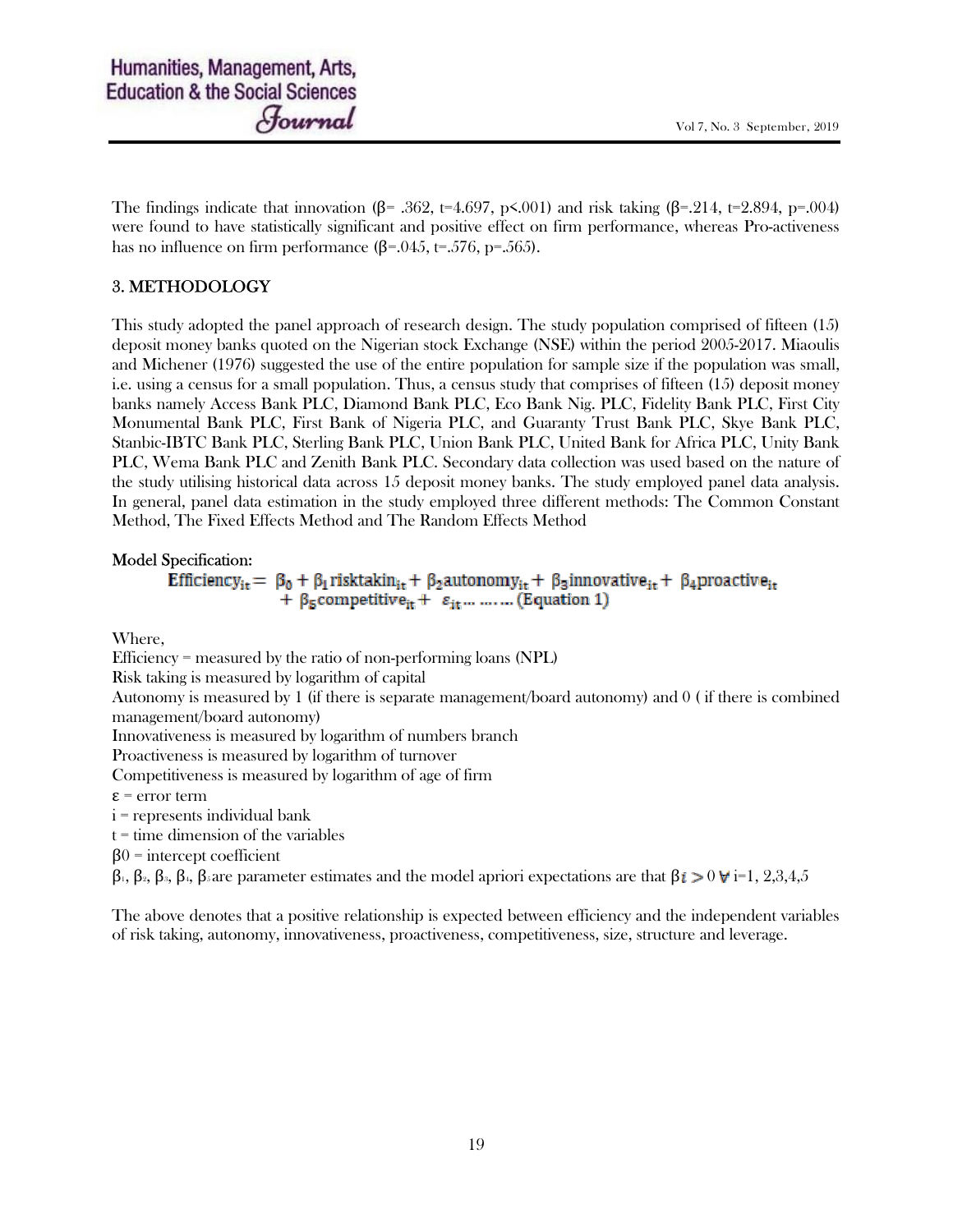### 4. RESULTS AND DISCUSSION

### Test of Hypothesis

### Main Hypothesis

Ho: - Entrepreneurial orientation does not significantly affect efficiency of Nigerian banks.

#### Sub Hypotheses

H1a: Risk taking does not have significant impact on efficiency of Nigerian banks.

H1b: Innovativeness does not have significant impact on efficiency of Nigerian banks.

H1c: Proactiveness does not have significant impact on efficiency of Nigerian banks.

H1d: Competitiveness does not have significant impact on efficiency of Nigerian banks.

H1e: Autonomy does not have significant impact on efficiency of Nigerian banks.

#### Regression Model (Entrepreneurial Orientation and Efficiency)

|                                          | Variable   fixed           |     | random                  | $_{\text{o,ls}}$                                   | P >  t |
|------------------------------------------|----------------------------|-----|-------------------------|----------------------------------------------------|--------|
| Risktaking 1.01867137                    |                            |     | 02150004                | .02275813                                          | 0.160  |
| Innovation $\frac{1}{26143171}$          |                            |     | .33128356*              | .34528199*                                         | 0.025  |
| Proativeness $1$ 39660091**              |                            |     | $.42747891***$          | .4194497**                                         | 0.001  |
|                                          | Competitive 1 2.6663169*** |     | .5946812***             | .55042714***                                       | 0.000  |
| Autonomy 1.170306                        |                            |     | .25291142               | .2806723                                           | 0.429  |
|                                          | cons   $4.5347069$ ***     |     | 1.6705793***            | $1.6092929**$                                      | 0.001  |
| N                                        | 194                        |     | 194                     | 194                                                |        |
| legend: * p<0.05; ** p<0.01; *** p<0.001 |                            |     |                         |                                                    |        |
| Source                                   |                            |     |                         | SS $df$ MS Number of $obs = 194$                   |        |
|                                          |                            |     |                         |                                                    | 5.79   |
|                                          |                            |     |                         | Model   $5.49945003$ 9 .687431254 Prob> F = 0.0000 |        |
| Residual                                 | 21.9809999                 | 185 |                         | $.118816216 R$ -squared =                          | 0.2001 |
|                                          |                            |     |                         | Adj R-squared $\equiv$                             | 0.1655 |
| Total                                    | 27.4804499                 |     | 194 .142385751 Root MSE | $=$                                                | .3447  |

In examining the hypotheses model through a multivariate regression analysis, some indicators are employed. Among them is  $\mathbb{R}^2$  (R Square) Coefficient, which evaluates the goodness of the regression equation. It is also referred to as the coefficient of determination that reflects the level of variance of the dependent variable that is explained by the model variables. In the present study, the researcher makes use of  $\mathbb{R}^2$  to show the amount of variance of the dependent variable (efficiency), resulting from the joint effect of the independent variables, namely, entrepreneurial orientation (risk taking, autonomy, innovativeness, proactiveness, competitiveness). According to the Hair *et al* (2010), if  $\mathbb{R}^2$  is equal to 1 that means that there is a perfect linear relationship between the dependent and the independent variables. On the other hand, if  $\mathbb{R}^2$  is equal to 0, this means that there is no linear relationship existing between the dependent and independent variables.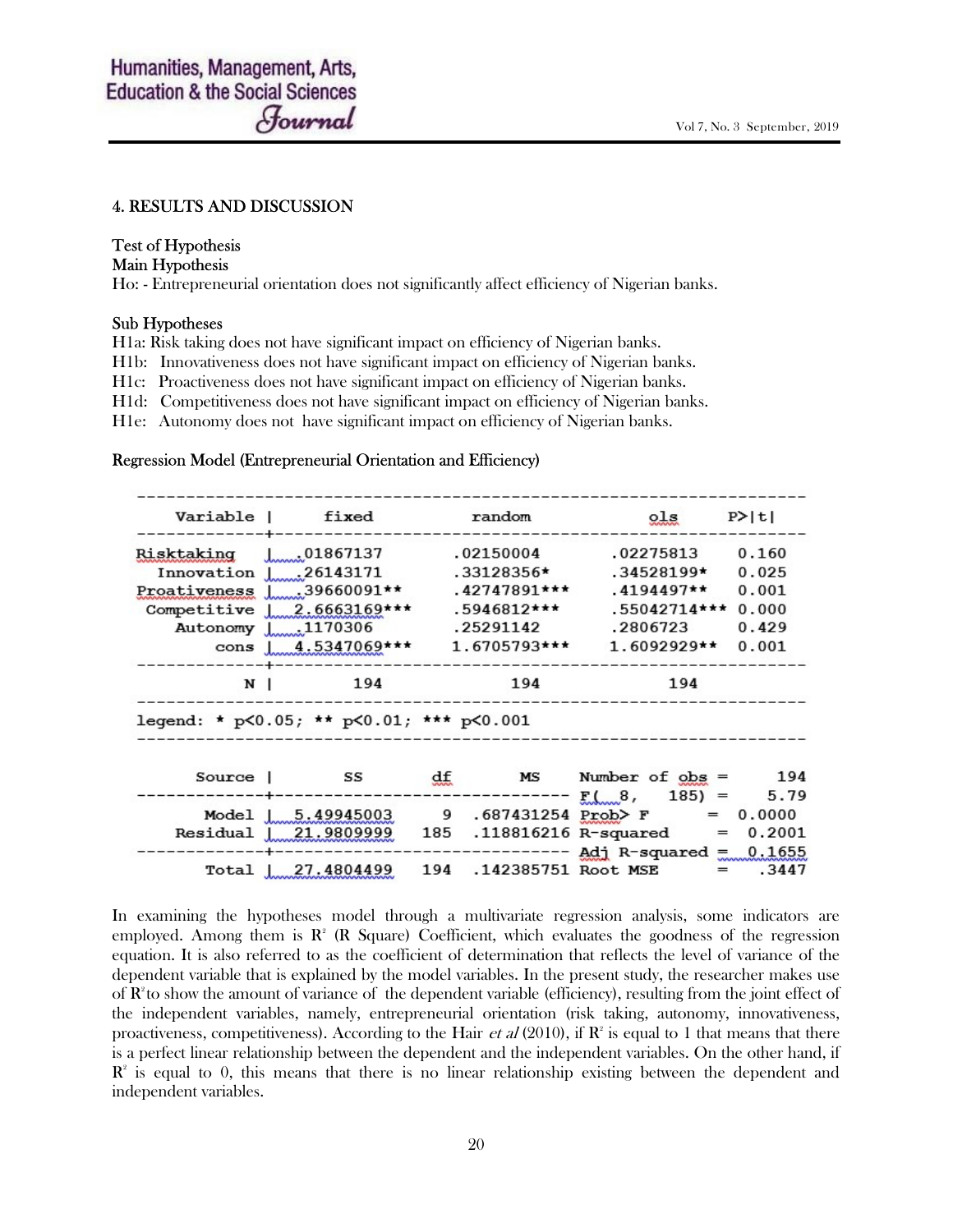As a result, the value under  $\mathbb{R}^2$  that shows the level of variance in the dependent variable (firm performance as measured by efficiency) is explained by the model, which includes the variables of entrepreneurial orientation (risk taking, autonomy, innovativeness, proactiveness, competitiveness). As revealed by the results, the value of  $\mathbf{R}^2$  in this model is 0.6946. This means that the model explains 69.4 % of the variance in firm performance as measured by efficiency. This is considered a respectable result. The STATA (version 12) provides adjusted  $\mathbb{R}^2$  value in the output. In a situation where there is a small sample,  $\mathbb{R}^2$  value is a rather optimistic overestimation of the actual population value (Tabachnic & Fidell, 2007).  $\mathbb{R}^2$  indicates that 69.4 per cent of the variation in the dependent variable is explained by the variations in the independent variables. This means that the variation in firm performance, as measured by efficiency, was statistically explained or accounted for by the regression equation. The results in also show that this model is significant (p=0.000), indicating the validity of the model used.

In order to test the hypotheses, standard beta coefficients were utilised.. The regression coefficient revealed that the variables were predictors of the model's dependent variable. In this model, only variables innovation ( $p=0.025$ ), proactiveness ( $p=0.001$ ) and competitiveness were found to be significant at 0.05 significant. This means that they are predictors of corporate performance (efficiency) On the other hand, risk taking (0.160) and autonomy (0.429) were found to be insignificant. This means that they are not predictors to efficiency.

### 5. CONCLUSIONS AND RECOMMENDATIONS

This study examined the effect entrepreneurial orientation on efficiency of deposit money banks that are quoted on the Nigerian Stock Exchange (NSE). Arising from the findings of this study, it can be concluded that entrepreneurial orientation if well enshrined can significantly impact corporate performance of banks. Management of banks should enshrine a philosophy that drives entrepreneurial orientation that can ensure efficiency in all its operations. Furthermore, Management of banks should sustain its drive and foster a culture that will stimulate entrepreneurial orientations that can enhance sustainable performance.

### REFERENCES

- 1. Al-Mansour, A. H. (2007). Application of TQM to financial services. Retrieved December 19, 2010, from, http://faculty.kfupm.edu.sa/CEM/bushait/cem515/term-papers/TQM -Finance.pdf
- 2. Bygrave, W. D.,& Hofer, C. W. (1991). Theorising about entrepreneurship. Entrepreneurship Theory and Practice, 16, 13-22
- 3. Bygrave, W. (1994). The entrepreneurial process. In W. Bygrave (Ed.). Portable MBA in entrepreneurship. New York, NY: John Wiley.
- 4. Campos, H. M, Acuna, L.S.A, Parra, J.P.N & Valenzuela, F.A.A (2013). Entrepreneurial Orientation and Opportunities. Journal of Management, and Innovation 9 (3), 45-48
- 5. Covin, J.G.,& Slevin,D. P. (1991). A conceptual model of entrepreneurship as firm behaviour. Entrepreneurship: Theory & Practice.
- 6. Dada, O. & Watson, A. (2013). Entrepreneurial orientation and the franchise system: Organizational antecedents and performance outcomes. European Journal of Marketing, 47(5/6), 1.
- 7. Denizer, C. (1997). The effects of financial liberalization and new bank entry on market structure and competition in Turkey. Retrieved from http://www.wds.worldbank.org/servlet/WDSContentServer/WDSP/IB/1997/11/01/00000926539712291 80746/Rendered/PDF/multi\_page.pdf
- 8. Eisenhardt, K. M. and Martin, J. (2000). Dynamic capabilities: What are they? Strategic Management Journal, 21 (10/11), 1105-1121